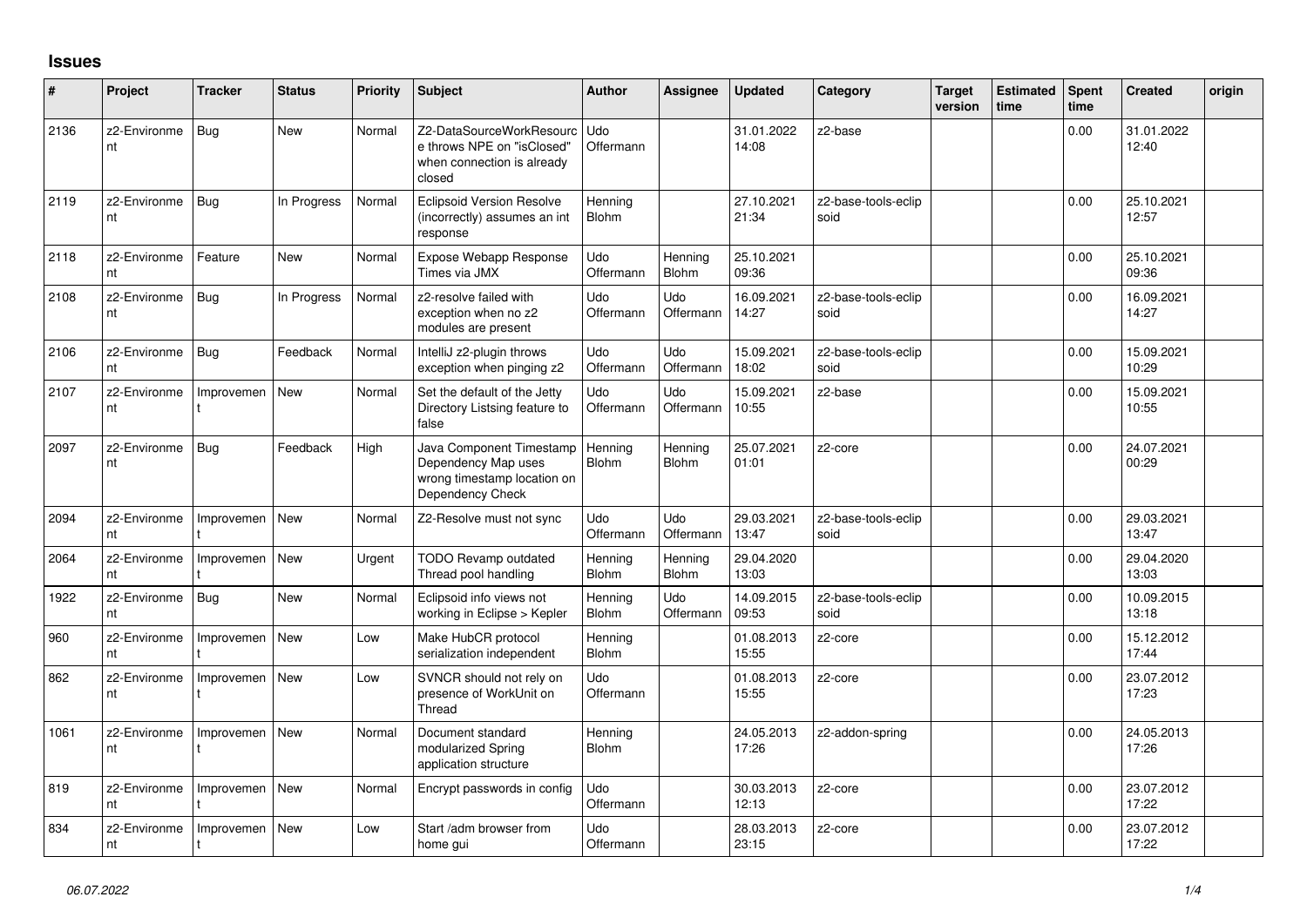| #    | Project            | <b>Tracker</b> | <b>Status</b> | <b>Priority</b> | <b>Subject</b>                                                                             | <b>Author</b>           | Assignee                | <b>Updated</b>      | Category                    | <b>Target</b><br>version | <b>Estimated</b><br>time | <b>Spent</b><br>time | <b>Created</b>      | origin |
|------|--------------------|----------------|---------------|-----------------|--------------------------------------------------------------------------------------------|-------------------------|-------------------------|---------------------|-----------------------------|--------------------------|--------------------------|----------------------|---------------------|--------|
| 825  | z2-Environme<br>nt | Improvemen     | New           | Low             | jetty integration webapp for<br>more than one server                                       | Udo<br>Offermann        |                         | 28.03.2013<br>23:15 | z2-core                     |                          |                          | 0.00                 | 23.07.2012<br>17:22 |        |
| 852  | z2-Environme<br>nt | Feature        | <b>New</b>    | Low             | Implement remoting feature<br>for dev repo                                                 | Udo<br>Offermann        |                         | 25.09.2012<br>20:42 | z2-base                     |                          |                          | 0.00                 | 23.07.2012<br>17:23 | trac   |
| 857  | z2-Environme<br>nt | Feature        | New           | Low             | Shortcut bean --> application<br>context setting                                           | Udo<br>Offermann        |                         | 02.08.2012<br>19:25 | z2-addon-spring             |                          |                          | 0.00                 | 23.07.2012<br>17:23 | trac   |
| 860  | z2-Environme<br>nt | Feature        | <b>New</b>    | Low             | Support Apache Standard<br>structure                                                       | Udo<br>Offermann        |                         | 27.07.2012<br>16:15 | z2-core                     |                          |                          | 0.00                 | 23.07.2012<br>17:23 | trac   |
| 2126 | z2-Environme<br>nt | Bug            | <b>New</b>    | High            | Deadlock in Component<br><b>Building</b>                                                   | Henning<br>Blohm        | Hennina<br>Blohm        | 16.01.2022<br>17:47 | z2-core                     | 2.10                     |                          | 0.00                 | 29.11.2021<br>18:53 |        |
| 2135 | z2-Environme<br>nt | <b>Bug</b>     | In Progress   | Normal          | Admin web server stats fails<br>with conversion error                                      | Henning<br>Blohm        | Henning<br><b>Blohm</b> | 12.01.2022<br>14:39 | z2-base                     | 2.10                     |                          | 0.00                 | 12.01.2022<br>14:39 |        |
| 2134 | z2-Environme<br>nt | Bug            | In Progress   | Normal          | Spring Addon not identifying<br>Class loader of application<br>context in all cases        | Henning<br>Blohm        | Henning<br>Blohm        | 12.01.2022<br>10:50 |                             | 2.10                     |                          | 0.00                 | 12.01.2022<br>10:50 |        |
| 2133 | z2-Environme<br>nt | Bug            | <b>New</b>    | Normal          | GitCR ignoring offline mode<br>for initial clone                                           | Henning<br>Blohm        | Henning<br><b>Blohm</b> | 30.12.2021<br>21:34 | z2-core                     | 2.10                     |                          | 0.00                 | 30.12.2021<br>21:34 |        |
| 2101 | z2-Environme<br>nt | Feature        | <b>New</b>    | Normal          | Z2-Info Pane as z2 webapp                                                                  | Udo<br>Offermann        | Henning<br><b>Blohm</b> | 13.09.2021<br>14:14 | z2-base                     | 2.10                     |                          | 0.00                 | 13.09.2021<br>14:14 |        |
| 2078 | z2-Environme<br>nt | Improvemen     | New           | Normal          | Drop gitcr compatibility<br>handling of<br>refs/remotes/origin/                            | Henning<br>Blohm        | Henning<br>Blohm        | 18.08.2021<br>22:57 | z2-core                     | 2.10                     |                          | 0.00                 | 14.08.2020<br>20:28 |        |
| 2060 | z2-Environme<br>nt | <b>Bug</b>     | New           | Normal          | Eclipsoid server-side does<br>not respond with correct z2<br>version at connection test    | Henning<br>Blohm        | Henning<br>Blohm        | 11.07.2021<br>16:28 | z2-base                     | 2.10                     |                          | 0.00                 | 15.03.2020<br>23:34 |        |
| 2059 | z2-Environme<br>nt | Improvemen     | In Progress   | Normal          | Enhance standard module<br>layout for better reload<br>performance due to impl<br>updates. | Henning<br>Blohm        | Henning<br>Blohm        | 11.07.2021<br>16:27 | z2-core                     | 2.10                     |                          | 0.00                 | 15.03.2020<br>18:07 |        |
| 2070 | z2-Environme<br>nt | Improvemen     | New           | Normal          | Eclipsoid dependency view<br>to include test references                                    | Henning<br><b>Blohm</b> | Udo<br>Offermann        | 11.07.2021<br>16:27 | z2-base-tools-eclip<br>soid | 2.10                     |                          | 0.00                 | 11.05.2020<br>12:53 |        |
| 2067 | z2-Environme<br>nt | Improvemen     | New           | Normal          | Add static lookup utility<br>methods to<br>IComponentsLookup,<br>IComponentsManager etc.   | Henning<br>Blohm        | Henning<br><b>Blohm</b> | 11.07.2021<br>11:56 | z2-core                     | 2.10                     |                          | 0.00                 | 02.05.2020<br>10:22 |        |
| 2083 | z2-Environme<br>nt | Improvemen     | In Progress   | Normal          | Implement a remote CR<br>reducing Clone Efforts with<br>GitCR                              | Henning<br>Blohm        | Henning<br>Blohm        | 11.07.2021<br>10:59 | z2-base                     | 2.10                     |                          | 0.00                 | 15.01.2021<br>14:52 |        |
| 2062 | z2-Environme<br>nt | Bug            | New           | Normal          | Sync not completing<br>correctly when repo<br>definition itself is updated.                | Henning<br>Blohm        | Henning<br>Blohm        | 11.07.2021<br>10:58 | z2-core                     | 2.10                     |                          | 0.00                 | 22.04.2020<br>16:49 |        |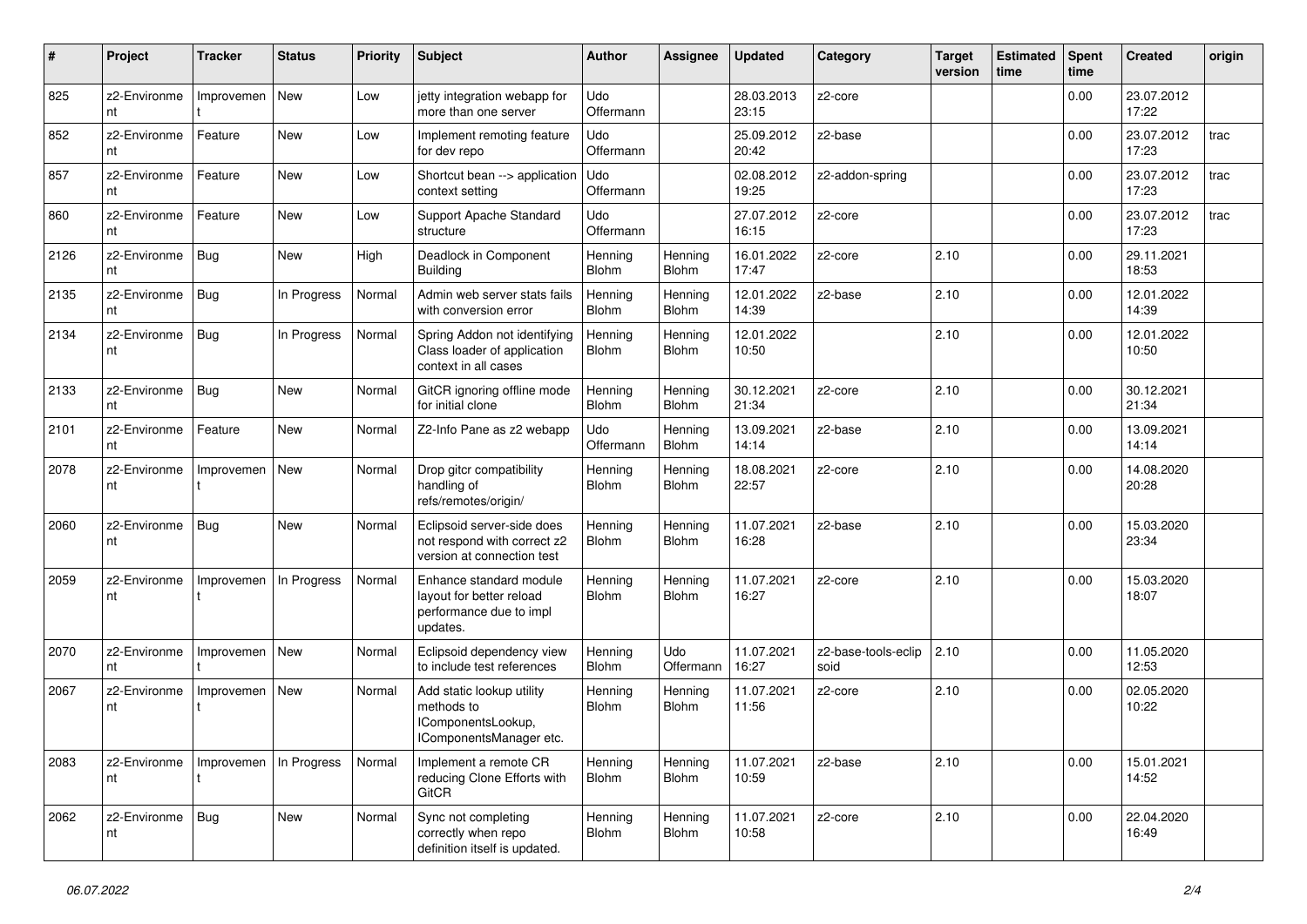| #    | Project            | <b>Tracker</b>   | <b>Status</b> | <b>Priority</b> | Subject                                                                                      | <b>Author</b>           | Assignee                | <b>Updated</b>      | Category                    | <b>Target</b><br>version | <b>Estimated</b><br>time | <b>Spent</b><br>time | <b>Created</b>      | origin |
|------|--------------------|------------------|---------------|-----------------|----------------------------------------------------------------------------------------------|-------------------------|-------------------------|---------------------|-----------------------------|--------------------------|--------------------------|----------------------|---------------------|--------|
| 2026 | z2-Environme<br>nt | Improvemen       | New           | Normal          | Add more performance<br>logging data                                                         | Henning<br>Blohm        | Henning<br><b>Blohm</b> | 11.07.2021<br>10:58 | z2-core                     | 2.10                     |                          | 0.00                 | 27.12.2018<br>11:47 |        |
| 1940 | z2-Environme<br>nt | Improvemen       | New           | Normal          | outdated copyright notice in<br>Eclipsoid when installing in<br>eclipse                      | Henning<br>Blohm        | Udo<br>Offermann        | 11.07.2021<br>10:58 | z2-base-tools-eclip<br>soid | 2.10                     |                          | 0.00                 | 31.01.2016<br>18:45 |        |
| 1936 | z2-Environme<br>nt | Feature          | <b>New</b>    | Normal          | com.zfabrik.intellij.z2plugin<br>shall reuse existing .iml files<br>when creating z2 Modules | Udo<br>Offermann        | Udo<br>Offermann        | 11.07.2021<br>10:58 | z2-base-tools-eclip<br>soid | 2.10                     | 1.00                     | 0.00                 | 23.12.2015<br>15:21 |        |
| 1935 | z2-Environme<br>nt | Feature          | <b>New</b>    | Normal          | z2-plugin showing arming<br>state on modules in project<br>view pane                         | Udo<br>Offermann        | Udo<br>Offermann        | 11.07.2021<br>10:58 | z2-base-tools-eclip<br>soid | 2.10                     |                          | 0.00                 | 14.11.2015<br>15:30 |        |
| 1933 | z2-Environme<br>nt | Feature          | <b>New</b>    | Normal          | z2-resolve should not<br>replace unchanged files                                             | Udo<br>Offermann        | Udo<br>Offermann        | 11.07.2021<br>10:58 | z2-base-tools-eclip<br>soid | 2.10                     |                          | 0.00                 | 13.11.2015<br>10:14 |        |
| 2087 | z2-Environme<br>nt | Improvemen       | <b>New</b>    | Normal          | Upgrade to Jetty 11                                                                          | Henning<br>Blohm        | Henning<br><b>Blohm</b> | 08.04.2021<br>23:17 |                             | 2.10                     |                          | 0.00                 | 21.03.2021<br>18:04 |        |
| 2091 | z2-Environme<br>nt | Improvemen       | New           | Normal          | Upgrade to ECJ for Java 16                                                                   | Henning<br><b>Blohm</b> | Henning<br><b>Blohm</b> | 23.03.2021<br>10:57 |                             | 2.10                     |                          | 0.00                 | 23.03.2021<br>10:50 |        |
| 2086 | z2-Environme<br>nt | Improvemen       | New           | Normal          | Adapt Jakarta EE 9 and<br>Java 16                                                            | Henning<br>Blohm        | Henning<br><b>Blohm</b> | 23.03.2021<br>10:51 | z2-base                     | 2.10                     |                          | 0.00                 | 19.03.2021<br>18:35 |        |
| 2131 | z2-Environme<br>nt | Feature          | In Progress   | Normal          | Release v2.9.1b                                                                              | Henning<br>Blohm        | Henning<br><b>Blohm</b> | 20.12.2021<br>18:53 | z2-core                     | 2.9.1 <sub>b</sub>       |                          | 0.00                 | 20.12.2021<br>18:53 |        |
| 1479 | z2-Environme<br>nt | Improvemen       | New           | Normal          | Switch context class loader<br>for defined z2 programming<br>models                          | Henning<br>Blohm        | Henning<br><b>Blohm</b> | 15.04.2017<br>13:33 |                             | 3.0                      |                          | 0.00                 | 10.08.2013<br>13:27 |        |
| 1881 | z2-Environme<br>nt | Improvemen       | New           | Normal          | Port Maven Component<br>Repository                                                           | Henning<br>Blohm        |                         | 15.04.2017<br>13:33 | z2env                       | 3.0                      |                          | 0.00                 | 01.02.2015<br>21:29 |        |
| 1893 | z2-Environme<br>nt | Feature          | New           | Normal          | Port reference<br>documentation                                                              | Henning<br>Blohm        | Henning<br>Blohm        | 15.04.2017<br>13:32 | z2env                       | 3.0                      |                          | 0.00                 | 12.04.2015<br>16:34 |        |
| 1934 | z2-Environme<br>nt | Feature          | New           | Normal          | z2-plugin "localhost mode"                                                                   | Udo<br>Offermann        | Udo<br>Offermann        | 13.11.2015<br>10:32 | z2-base-tools-eclip<br>soid | 3.0                      |                          | 0.00                 | 13.11.2015<br>10:32 |        |
| 1931 | z2-Environme<br>nt | Feature          | New           | Normal          | z2-plugin on IntelliJ14                                                                      | Udo<br>Offermann        | Udo<br>Offermann        | 13.11.2015<br>10:02 | z2-base-tools-eclip<br>soid | 3.0                      |                          | 0.00                 | 13.11.2015<br>10:02 |        |
| 1896 | z2-Environme<br>nt | Feature          | <b>New</b>    | Normal          | Port Hadoop Job Capability<br>to 3.0                                                         | Henning<br><b>Blohm</b> |                         | 01.06.2015<br>10:52 | z2env                       | 3.0                      |                          | 0.00                 | 13.04.2015<br>08:43 |        |
| 1886 | z2-Environme<br>nt | <b>Bug</b>       | New           | Normal          | GitCR deletes clone in some<br>circumstances                                                 | Henning<br>Blohm        |                         | 20.02.2015<br>14:10 | z2env                       | 3.0                      |                          | 0.00                 | 20.02.2015<br>14:10 |        |
| 1879 | z2-Environme<br>nt | Improvemen   New |               | Normal          | Repository ids and<br>dependencies                                                           | Henning<br>Blohm        | Henning<br>Blohm        | 01.02.2015<br>16:48 | z2-core                     | 3.0                      | 16.00                    | 0.00                 | 01.02.2015<br>16:48 |        |
| 1866 | z2-Environme<br>nt | Feature          | In Progress   | Normal          | IntelliJ z2-plugin: add z2 info<br>views                                                     | Udo<br>Offermann        | Udo<br>Offermann        | 28.01.2015<br>10:35 | z2-base-tools-eclip<br>soid | 3.0                      |                          | 0.00                 | 04.12.2014<br>16:51 |        |